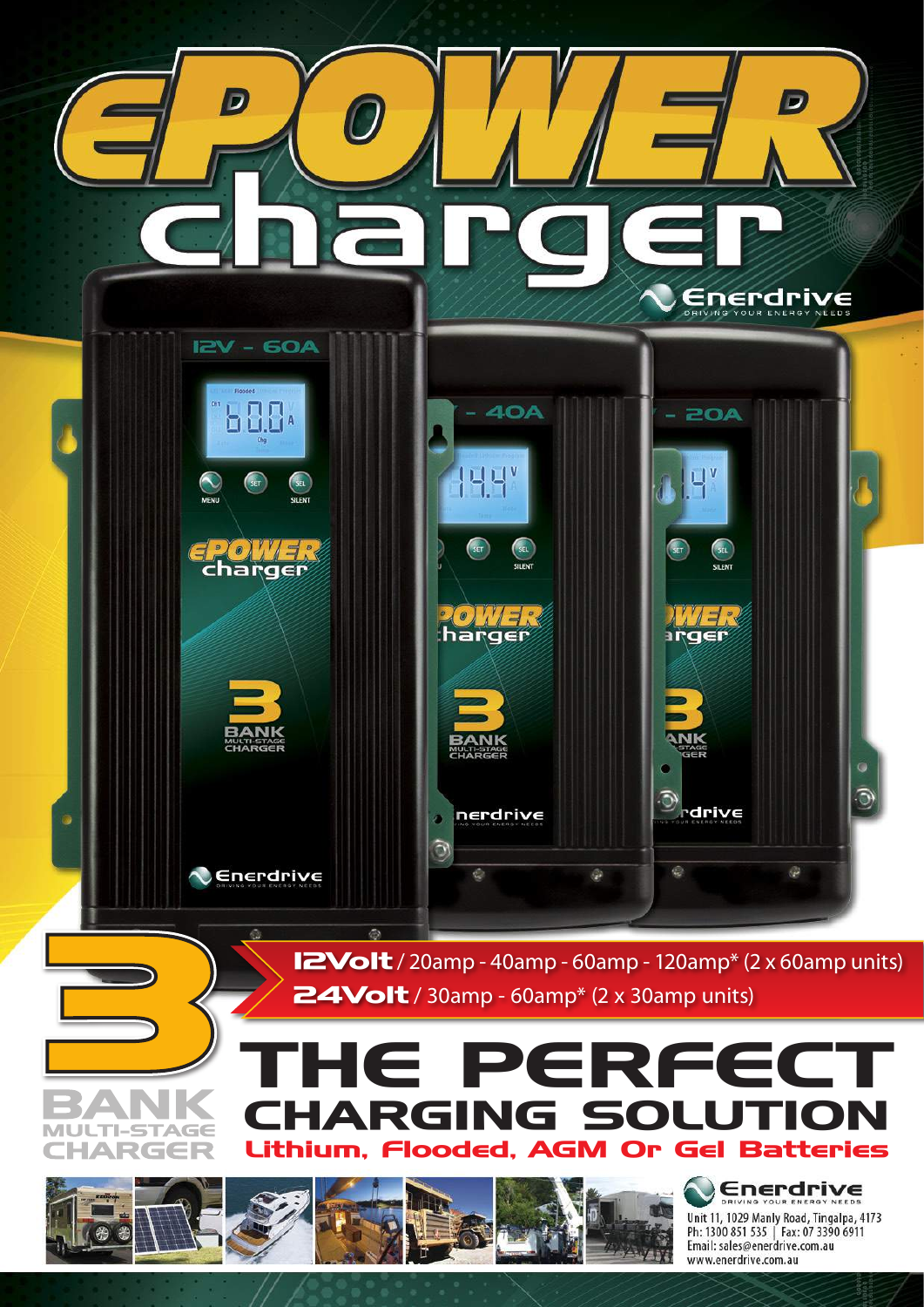

# **ePOWER Charger Features**

- **• Multistage Charging:** Fully automatic multistage battery charger with the ability to charge 3 separate battery banks.
- **• Separate Battery Banks:** Isolated charging design where battery bank one is separate from battery bank two and three.
- **• Programmable:** Battery bank 1 can be programmed with a different charge algorithm over banks 2 and 3.
- **• Current Control:** User adjustable current output (e.g. Dial the 60amp unit back to run off a 1kVA generator).
- **• Smart Charging:** The ePOWER battery charger will regulate its output based on the loads connected to your battery banks.
- **• Wide AC Input Range:** Operates on both 110V / 60Hz and 240V / 50Hz.
- LED Display: Easy to use "set and select" menu along with scrolling charger status.
- Silent Mode: Disables the cooling fan for total silent operation at night or whenever required. Activation reduces charge output by half and locks out fan for 12 hours.
- **• Temperature Sensor:** Battery temperature sensor included with 3 meter cable.
- **2 Year Warranty** from an Australian company renowned for customer support.



# **SEI**

**SILENT** 

# **The Display Panel**

The ePOWER Charger display gives you all the information you need for the operation of your charger. At a glance, key information such as charger amps, battery voltage and charge state continually alternate on the screen. When in float / power supply mode, the load amps are displayed so you can see exactly what the charger is doing. The display also allows you to program all settings of the charger, as well as activate the silent mode.

*Silence when you need it* – By pressing the "SEL" button for 5 seconds, the ePOWER Charger enters the 'Silent' mode that prohibits the fan from working. This ensures totally silent and safe operation at night, ideal if the charger is located close to your sleeping quarters. Silent mode limits current output to no more than 50%, and is programmed to remain on for 12 hours before automatically returning to a normal 'fan-on & full output' setting.

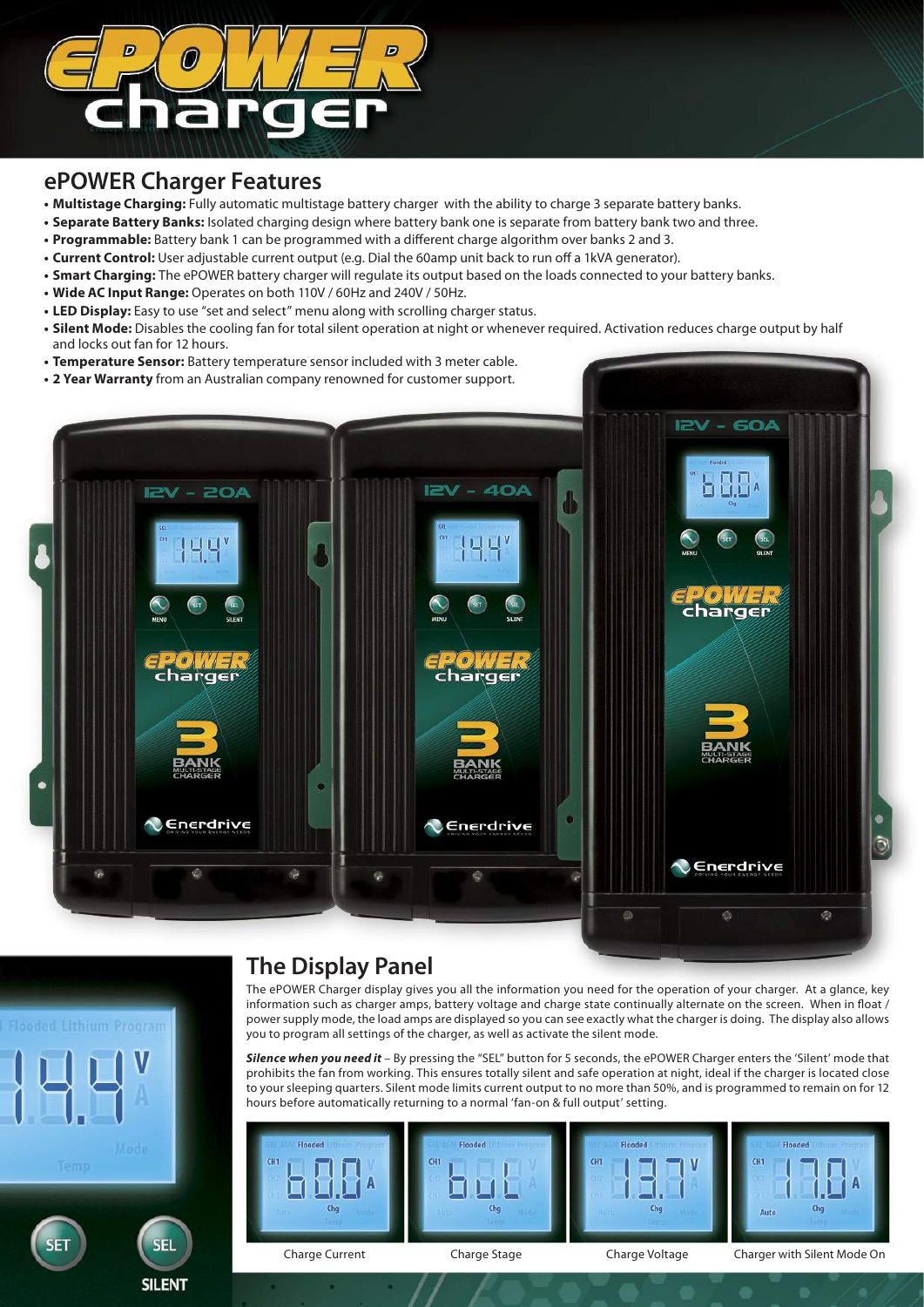# **Multistage Charging Process**

The Enerdrive ePOWER Battery Charger is a fully automatic, "set and forget" charger. It is designed to quickly and accurately recharge your batteries using algorithms that help maximise service life. Multistage smart charging technology enables the charger to be connected to your battery banks permanently.

As dictated by battery manufacturer's recommendations, batteries require a multistage charge sequence for perfect, fast and accurate charging. Our ePOWER multistage smart chargers deliver four primary charge stages:-

*Stage 1* - *Bulk or Boost Charge;* The battery is charged at full rated output current of the charger until the battery reaches its final charging voltage, known as its absorption voltage. In this step, around 80% of the battery capacity is recovered as fast as possible.

*Stage 2* - *Absorption Charge;* With the charger voltage held steady the remaining 20% is replaced allowing the current to drop as the battery approaches its full charge.

*Stage 3* - *Float;* Finally, in the float stage the charger voltage is lowered and held at a constant and safe predetermined level. This prevents the battery from being overcharged while supporting any additional loads connected to the battery, such as DC lighting and refrigerators. This stage allows for the charger to be used as a DC power supply.

*Stage 4* - *Maintenance;* This stage is a regular timed "return to bulk" stage. After 7 days of constant operation in "float" the Enerdrive ePOWER Battery Charger will switch the charger from float to bulk to agitate the batteries electrolyte helping to provide an extended service life.

# **It's All About Lithium**

The recent advances in high capacity Lithium battery technology have seen the need to develop a battery charger suited to their needs. With most traditional 'smart' chargers their suitability to Lithium batteries is limited. Lithium batteries require a constant current / constant voltage charge algorithm and are unique in that almost every amp-hour of charge delivered by the charger is accepted as one amp hour into the battery, hence the need to deliver a constant current as long as possible.

The Enerdrive ePOWER charger can be programmed for Lithium batteries. This setting delivers the full rated output of the charger constantly with the charger switching to power supply mode once the voltage peak is met (indicating a full battery bank). The graph below shows the ePOWER charger algorithm perfectly supporting Lithium battery requirements.





### 40amp Lithium Display.

### **Bank 1 PRIORITY – Charge Where You Need it Most**

The ePOWER Charger delivers a priority charge to Bank 1, or your main house battery bank which allows the charger to get this bank recharged the quickest, then transition the cycle to the lesser bank 2 & 3 batteries. The priority function also allows you to have a battery chemistry different to the other two, such as an AGM battery for house and lead calcium for your start banks. In the event that all 3 banks are in need of a charge, an over-ride function helps recover all 3 banks quickly and evenly before switching back to prioritise on Bank 1.



# **Easy Installation for Set & Forget**



IMPORTANT NOTE: For Single Bank Charging: DO NOT Connect Bank 2 And 3 Outlet.